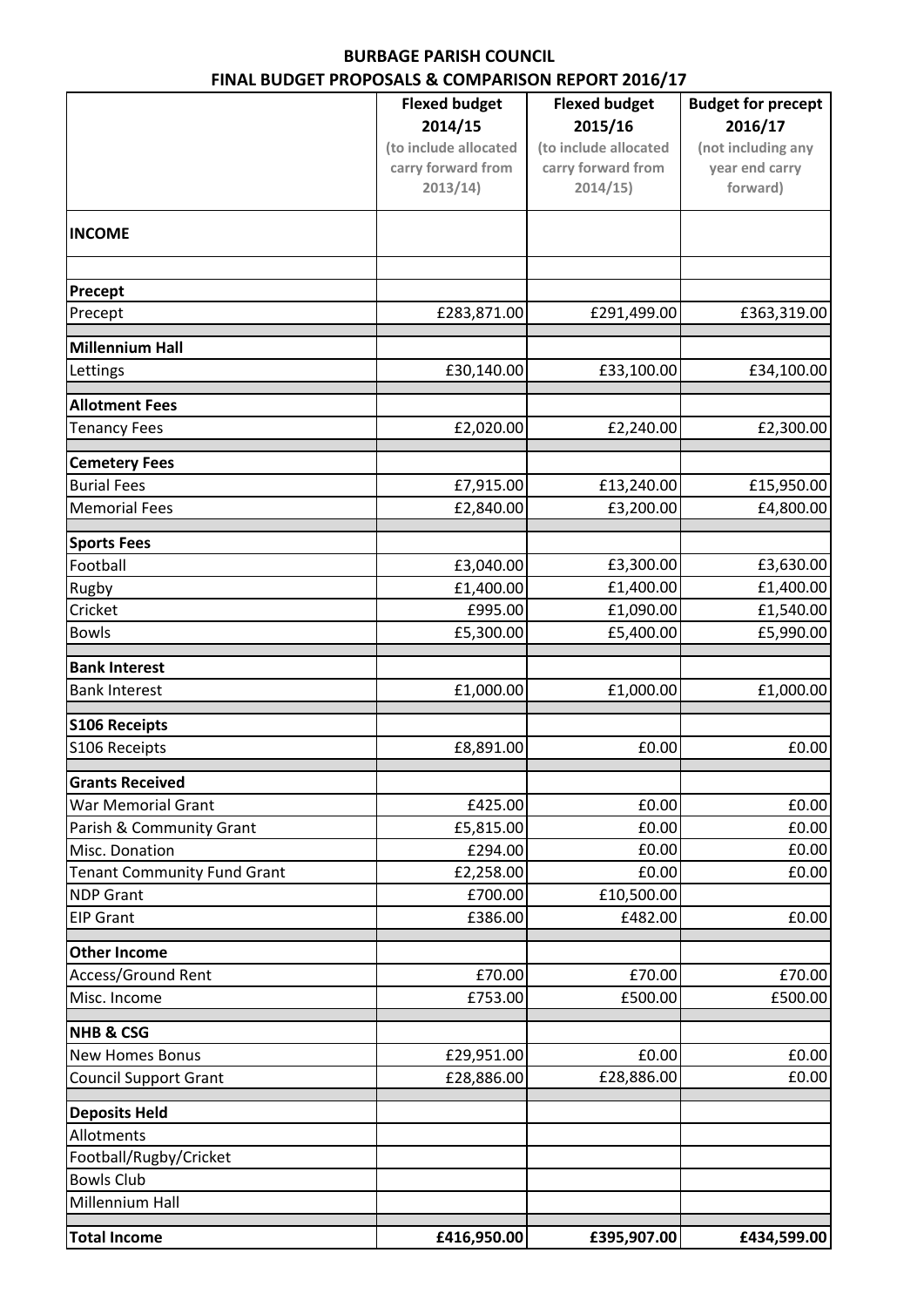|                                          | <b>Flexed budget</b>  | <b>Flexed budget</b>  | <b>Budget for precept</b> |
|------------------------------------------|-----------------------|-----------------------|---------------------------|
|                                          | 2014/15               | 2015/16               | 2016/17                   |
|                                          | (to include allocated | (to include allocated | (not including any        |
|                                          | carry forward from    | carry forward from    | year end carry            |
|                                          | 2013/14)              | 2014/15               | forward)                  |
| <b>EXPENDITURE</b>                       |                       |                       |                           |
|                                          |                       |                       |                           |
| <b>Recreation Grounds</b>                |                       |                       |                           |
| <b>Ground Rents</b>                      | £630.00               | £630.00               | £630.00                   |
| Maintenance                              | £55,600.00            | £45,000.00            | £38,000.00                |
| <b>Water Supply</b>                      | £300.00               | £300.00               | £300.00                   |
| <b>Allotment Toilet</b>                  | £470.00               | £500.00               | £500.00                   |
| Litter Collection & bins                 | £19,000.00            | £26,170.00            | £18,500.00                |
| <b>Waste Disposal</b>                    | £1,500.00             | £1,730.00             | £1,600.00                 |
| <b>Street Lighting</b>                   | £700.00               | £1,500.00             | £750.00                   |
| <b>Tree Conservation</b>                 | £4,000.00             | £8,000.00             | £4,500.00                 |
| <b>Tools &amp; Tool Maintenance</b>      | £5,000.00             | £14,310.00            | £5,400.00                 |
| <b>Grounds Maintenance Vehicle</b>       | £5,800.00             | £5,800.00             | £5,800.00                 |
| <b>Tractor Mower</b>                     | £8,000.00             | £9,930.00             | £9,000.00                 |
| <b>Utility Vehicle</b>                   | £10,000.00            | £0.00                 | £0.00                     |
| Fuel & Phone                             | £5,500.00             | £5,500.00             | £5,150.00                 |
| <b>Brookside Footpath Extension</b>      | £11,700.00            | £0.00                 | £0.00                     |
| Outdoor Table Tennis - Brookside         | £2,258.00             | £0.00                 | £0.00                     |
| <b>New Benches</b>                       | £5,700.00             | £5,700.00             | £0.00                     |
|                                          |                       |                       |                           |
| <b>Play Equipment</b>                    |                       |                       |                           |
| <b>Engineers Inspections</b>             | £600.00               | £650.00               | £650.00                   |
| Maintenance                              | £11,000.00            | £21,180.00            | £18,000.00                |
| <b>Cemetery, St Cath's, War Memorial</b> |                       |                       |                           |
| Maintenance                              | £31,225.00            | £31,500.00            | £31,500.00                |
| Water Supply & Septic Tank               | £1,500.00             | £2,120.00             | £2,200.00                 |
| <b>Electricity Supply</b>                | £300.00               | £300.00               | £320.00                   |
| Development & Landscaping                | £11,300.00            | £14,453.00            | £0.00                     |
| <b>Community Enhancement</b>             |                       |                       |                           |
| Christmas Lights & Festivities           | £3,800.00             | £6,100.00             | £2,000.00                 |
| <b>Hanging Baskets</b>                   | £4,000.00             | £4,000.00             | £4,000.00                 |
|                                          |                       |                       |                           |
| <b>Community Safety</b>                  |                       |                       |                           |
| <b>New Projects</b>                      | £2,500.00             | £0.00                 | £0.00                     |
| <b>Donations</b>                         |                       |                       |                           |
| <b>Grants &amp; Donations</b>            | £4,500.00             | £4,500.00             | £4,500.00                 |
|                                          |                       |                       |                           |
| Administration                           |                       |                       |                           |
| <b>Professional Fees</b>                 | £10,000.00            | £10,000.00            | £10,000.00                |
| Subscriptions                            | £2,500.00             | £2,600.00             | £2,600.00                 |
| <b>Election Costs</b>                    | £7,000.00             | £10,500.00            | £3,000.00                 |
| <b>Training</b>                          | £4,200.00             | £3,000.00             | £3,000.00                 |
| IT Systems & Software                    | £3,500.00             | £5,620.00             | £5,000.00                 |
| Printing & Advertising                   | £4,800.00             | £5,000.00             | £5,150.00                 |
| Chairman's Expenses                      | £550.00               | £500.00               | £500.00                   |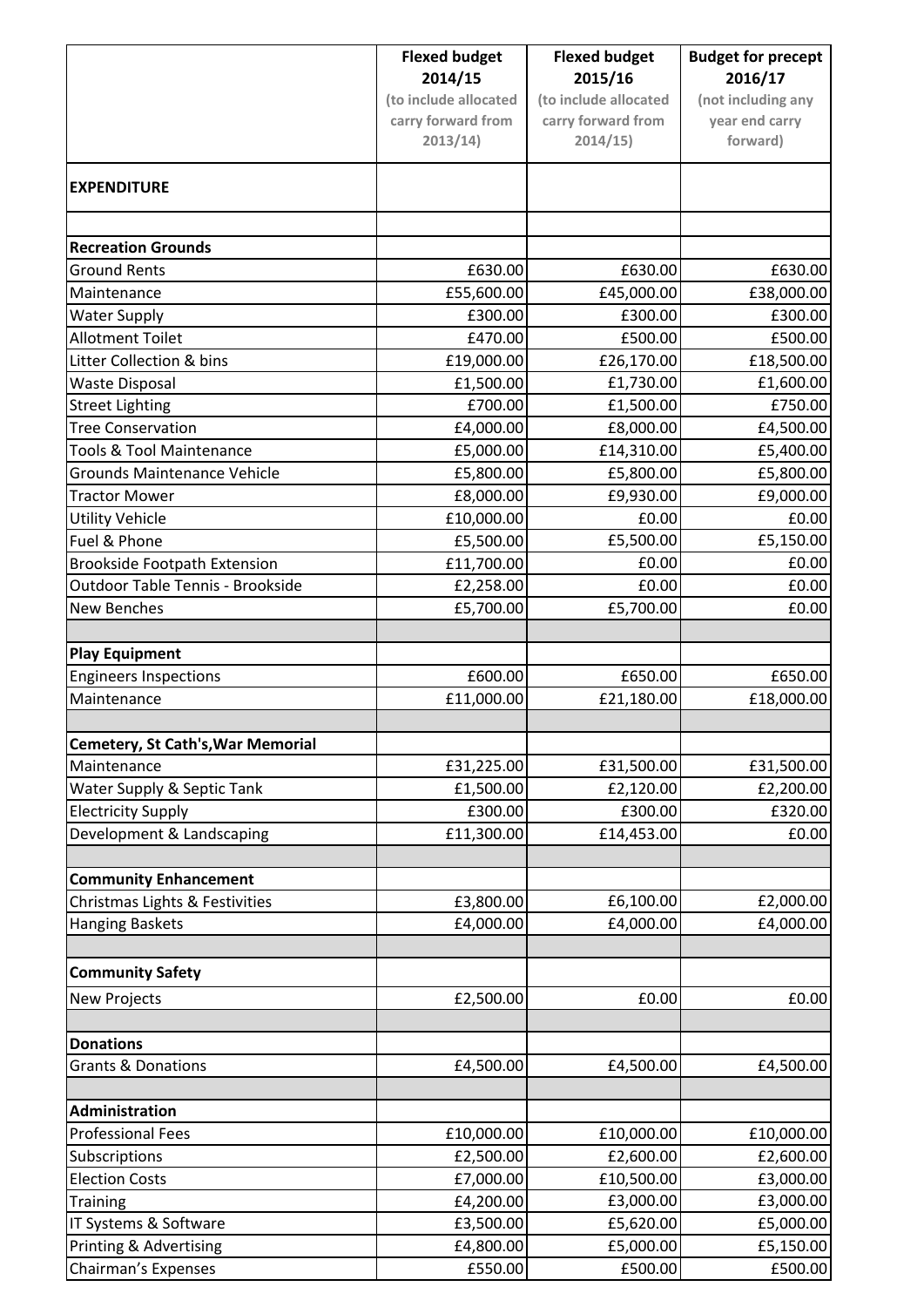|                                      | <b>Flexed budget</b>  | <b>Flexed budget</b>  | <b>Budget for precept</b> |
|--------------------------------------|-----------------------|-----------------------|---------------------------|
|                                      | 2014/15               | 2015/16               | 2016/17                   |
|                                      | (to include allocated | (to include allocated | (not including any        |
|                                      | carry forward from    | carry forward from    | year end carry            |
|                                      | 2013/14)              | 2014/15)              | forward)                  |
| <b>Members Expenses</b>              | £300.00               | £300.00               | £300.00                   |
| <b>Travel Expenses</b>               | £700.00               | £750.00               | £750.00                   |
| Telephone                            | £750.00               | £750.00               | £750.00                   |
| <b>Stationery &amp; Postage</b>      | £2,150.00             | £2,360.00             | £2,400.00                 |
| Petty Cash                           | £250.00               | £250.00               | £250.00                   |
| Photocopier                          | £2,000.00             | £2,000.00             | £2,000.00                 |
| <b>Bank Charges</b>                  | £1,000.00             | £1,000.00             | £1,000.00                 |
|                                      |                       |                       |                           |
| Insurance                            |                       |                       |                           |
| <b>Insurance Cover</b>               | £8,000.00             | £8,250.00             | £8,250.00                 |
|                                      |                       |                       |                           |
| <b>Public Works Loan</b>             |                       |                       |                           |
| Public Works Loan                    | £10,000.00            | £0.00                 | £0.00                     |
| Millennium Hall                      |                       |                       |                           |
| Development Feasibility Study        | £8,300.00             | £0.00                 | £0.00                     |
| Maintenance                          | £8,000.00             | £8,000.00             | £8,000.00                 |
| <b>Water Supply</b>                  | £3,000.00             | £3,000.00             | £3,000.00                 |
| <b>Electricity Supply</b>            | £4,000.00             | £4,000.00             | £4,000.00                 |
| <b>Gas Supply</b>                    | £2,900.00             | £3,000.00             | £3,000.00                 |
| <b>Business Rates</b>                | £1,200.00             | £1,200.00             | £1,200.00                 |
| <b>Replacement Flooring</b>          | £3,500.00             | £0.00                 | £0.00                     |
|                                      |                       |                       |                           |
| <b>Bowls Pavilion</b>                |                       |                       |                           |
| Maintenance                          | £1,800.00             | £3,010.00             | £2,000.00                 |
| <b>Water Supply</b>                  | £300.00               | £300.00               | £300.00                   |
| <b>Electricity Supply</b>            | £400.00               | £400.00               | £400.00                   |
| Hand Basin Renewal/Repositioning     | £1,000.00             | £0.00                 | £0.00                     |
|                                      |                       |                       |                           |
| <b>Hinckley Rd Pavilion</b>          |                       |                       |                           |
| Maintenance                          | £2,000.00             | £3,160.00             | £3,150.00                 |
| <b>Water Supply</b>                  | £700.00               | £900.00               | £900.00                   |
| <b>Electricity Supply</b>            | £800.00               | £800.00               | £800.00                   |
| <b>Staffing</b>                      |                       |                       |                           |
| Management & Administration          | £55,700.00            | £58,500.00            | £63,500.00                |
| <b>Grounds Maintenance</b>           | £64,200.00            | £64,000.00            | £68,900.00                |
| Caretaking/Cleaning                  | £11,500.00            | £12,000.00            | £15,900.00                |
| Tax & NI                             | £39,500.00            | £39,500.00            | £44,377.00                |
| Pension                              |                       | £5,000.00             | £2,200.00                 |
|                                      |                       |                       |                           |
| <b>Reserve &amp; Earmarked Funds</b> |                       |                       |                           |
| <b>Capital Reserve</b>               | £65,500.00            | £65,500.00            | £0.00                     |
| <b>General Reserve</b>               | £32,100.00            | £32,100.00            | £0.00                     |
| Allotment Fencing & Gates            | £1,500.00             | £1,500.00             |                           |
| Troon Way Open Space Contribution    | £18,000.00            | £17,000.00            |                           |
| Millennium Hall Redeveloment         | £29,600.00            | £43,100.00            | £20,000.00                |
| Office Security & Ent'ce Improvement |                       | £10,000.00            |                           |
| <b>CCTV</b>                          |                       | £2,000.00             |                           |